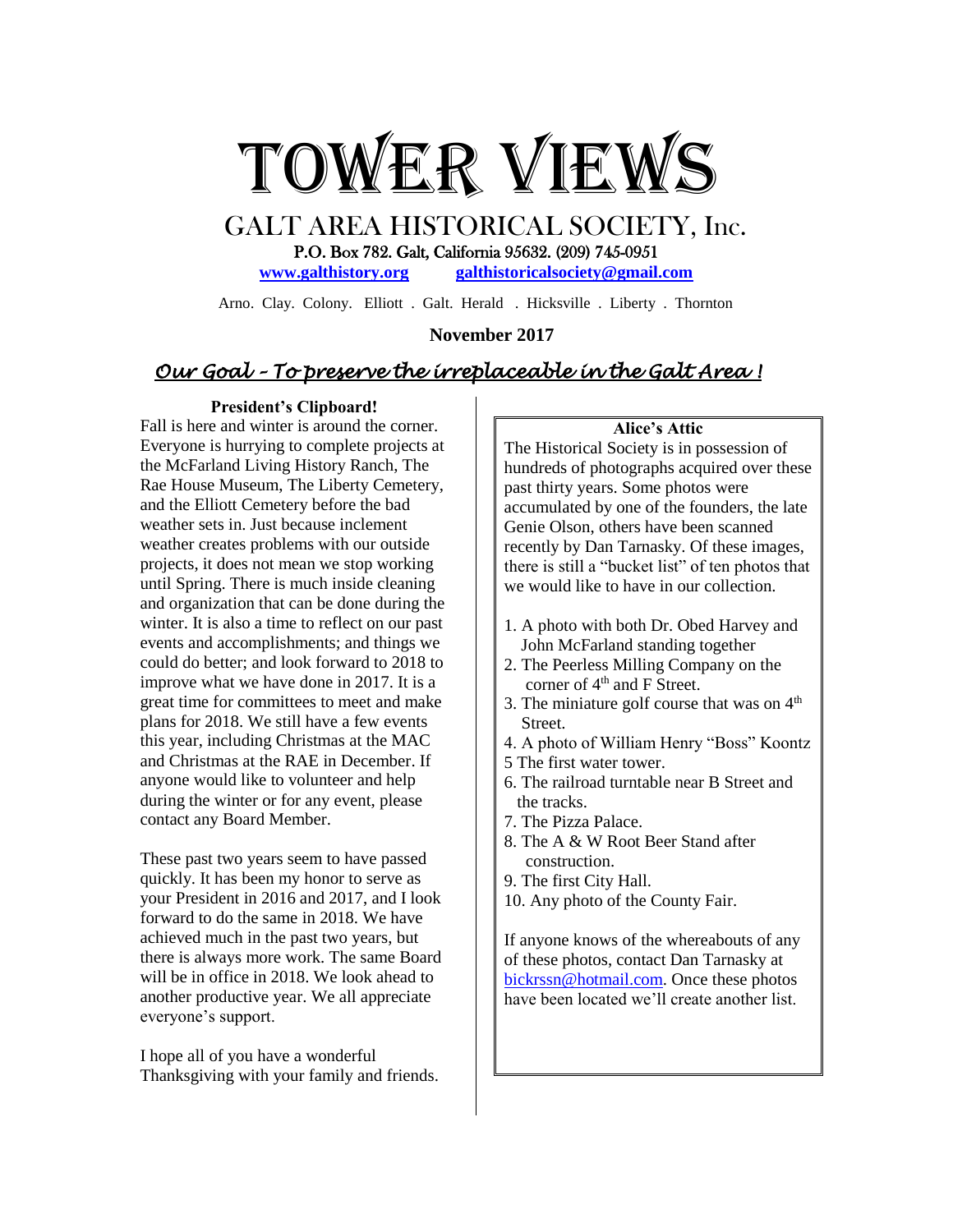#### **Charter Night Meeting**

Everyone present enjoyed the delicious beef dinner that was prepared for them, and of course you don't want to forget the pumpkin pie served with real whipped cream. We then had our general meeting and the evening was climaxed with the announcement of the 2018 officers:

| Pres.      | Janis Barsetti/Gray           |
|------------|-------------------------------|
| 1stV.P.    | Ida M. Denier                 |
| $2nd$ V.P. | <b>Ralph Cortes</b>           |
| Rec. Sect. | <b>Bobbie Koger</b>           |
|            | Corresp. Sect. Louise Dowdell |
| Treasurer  | Bobbi Lewis                   |
| Historian  | Dan Tarnasky                  |
|            |                               |

The Harvey McFarland Award to Lavonne Riddlesberger and Maria Spannuth.

#### **Lost Item Found**

**It was reported at our last general meeting an item at the McFarland House had been stolen during a recent event. Everyone can rest assured as the item was located on the mannequin in its original position.**

#### **Holiday Shopping Using Amazonsmile!**

As the holiday shopping season draws near, we at the Galt Area Historical Society are hoping you shop at Amazonsmile. AmazonSmile is a simple and automatic way for you to support your favorite charitable organization every time you shop, at no cost to you. When you shop at Amazonsmile , you'll find the exact same low prices, vast selection and convenient shopping experience as Amazon, with the added bonus that Amazon will donate a portion of the purchase price (5%) to your favorite charitable organization, the Galt Area Historical Society. Type [https://smile.amazon.com/](https://l.facebook.com/l.php?u=https%3A%2F%2Fsmile.amazon.com%2F&h=ATOc0F64moQeemU7O5tkv4dLhUnWRmanOpcJRgQtmBiNkiYur7ketG_Sp0hENdRQF2e44sR0B1roGlztLyQ6BV-l57PFoXyqXlm8ihzrOt7vkH6Bv9PwoFOfsBdDyd04Ld31Tk4u0T2vMkGKa4-2Mud4Bf3IJhYo1JWDzlB0vHdOt0gqv2YNTy0Wvx5etV8wu7N8mM_z1ZLcoTpPHb9OK7YE0XbzuDlf8_VyIDotj1gKIc2jtzdMtrxzFEn0F3VM-USkQR_FOqKIwxjaOJyZghS6h2Mt-QX7PzVJFcBTDeEVQPDCK8dwRQ) into your browser, select Galt Area Historical Society, and shop til your hearts content.

#### **Docents Needed!**

If you are interested in becoming a docent at the McFarland Living History Ranch and/or Rae House Museum, the Society needs your help! The Rae House Museum is open the first Sunday of each month from 1:00 p.m. to 4:00 p.m. and the McFarland House is open on special events. We would love to have the McFarland open on the first Sunday. If you are interested, please call Ida Denier at 745-1477 to schedule a short training meeting.

#### **In Memoriam**

Our Society has recently lost another member who served us well in past years. We received word JoAnn Geiger passed this past month.

Those of us who worked with her remember well how both she and her husband, Earl, helped in so many ways.

Jo Ann was membership chairman for many years and also used her legal experience in dealing with and preparing legal forms during those busy years of applying for and receiving grants as well as property, as Galt Area Historical Society grew.

We owe a debt of gratitude to members like her who have helped us along the way.

There will be a celebration of her life on November 18 at 10:00 A.M. at our Hall. Donations in her memory may be made to the Galt Area Historical Society.

#### **NOVEMBER MEETING**

The November meeting will have Barbara Filbin as our guest speaker. She will be presenting information about CIVIL WAR VETERANS buried at the Liberty Cemetery and how we may acquire headstones for them from the Federal Government.